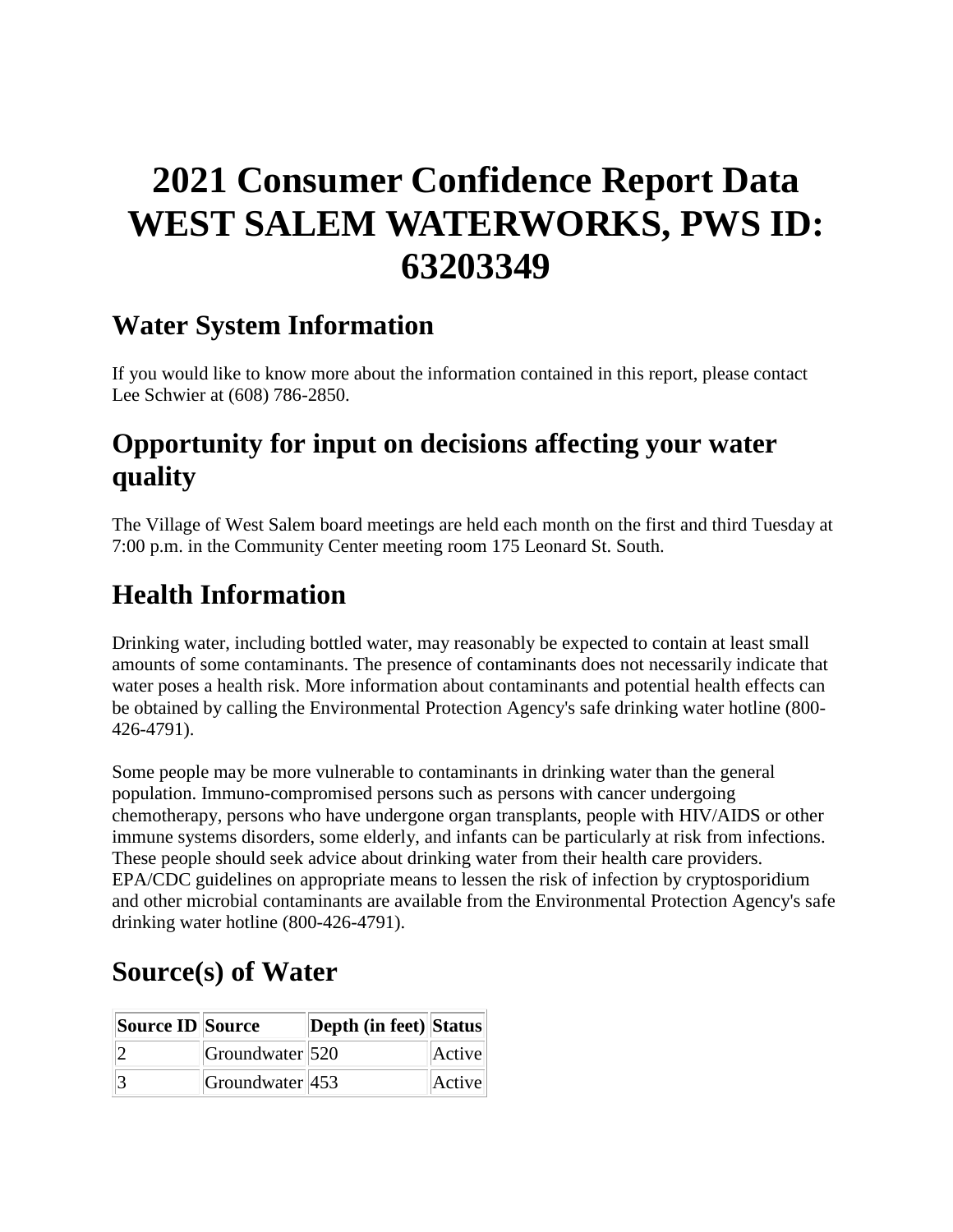| Source <b>ID</b> Source |                 | <b>Depth (in feet) Status</b> |        |
|-------------------------|-----------------|-------------------------------|--------|
|                         | Groundwater 392 |                               | Active |

To obtain a summary of the source water assessment please contact, Lee Schwier at (608) 786- 2850.

### **Educational Information**

The sources of drinking water, both tap water and bottled water, include rivers, lakes, streams, ponds, reservoirs, springs and wells. As water travels over the surface of the land or through the ground, it dissolves naturally occurring minerals and, in some cases, radioactive material, and can pick up substances resulting from the presence of animals or from human activity.

Contaminants that may be present in source water include:

- Microbial contaminants, such as viruses and bacteria, which may come from sewage treatment plants, septic systems, agricultural livestock operations and wildlife.
- Inorganic contaminants, such as salts and metals, which can be naturally- occurring or result from urban stormwater runoff, industrial or domestic wastewater discharges, oil and gas production, mining or farming.
- Pesticides and herbicides, which may come from a variety of sources such as agriculture, urban stormwater runoff and residential uses.
- Organic chemical contaminants, including synthetic and volatile organic chemicals, which are by-products of industrial processes and petroleum production, and can also come from gas stations, urban stormwater runoff and septic systems.
- Radioactive contaminants, which can be naturally occurring or be the result of oil and gas production and mining activities.

In order to ensure that tap water is safe to drink, EPA prescribes regulations that limit the amount of certain contaminants in water provided by public water systems. FDA regulations establish limits for contaminants in bottled water, which shall provide the same protection for public health.

# **Definitions**

| <b>Term</b>           | <b>Definition</b>                                                                                                                                                                     |
|-----------------------|---------------------------------------------------------------------------------------------------------------------------------------------------------------------------------------|
| AL                    | Action Level: The concentration of a contaminant which, if exceeded, triggers<br>treatment or other requirements which a water system must follow.                                    |
| <b>HAL</b>            | Health Advisory Level: The concentration of a contaminant which, if exceeded,<br>poses a health risk and may require a system to post a public notice.                                |
| Level 1<br>Assessment | A Level 1 assessment is a study of the water system to identify potential<br>problems and determine, if possible, why total coliform bacteria have been found<br>in our water system. |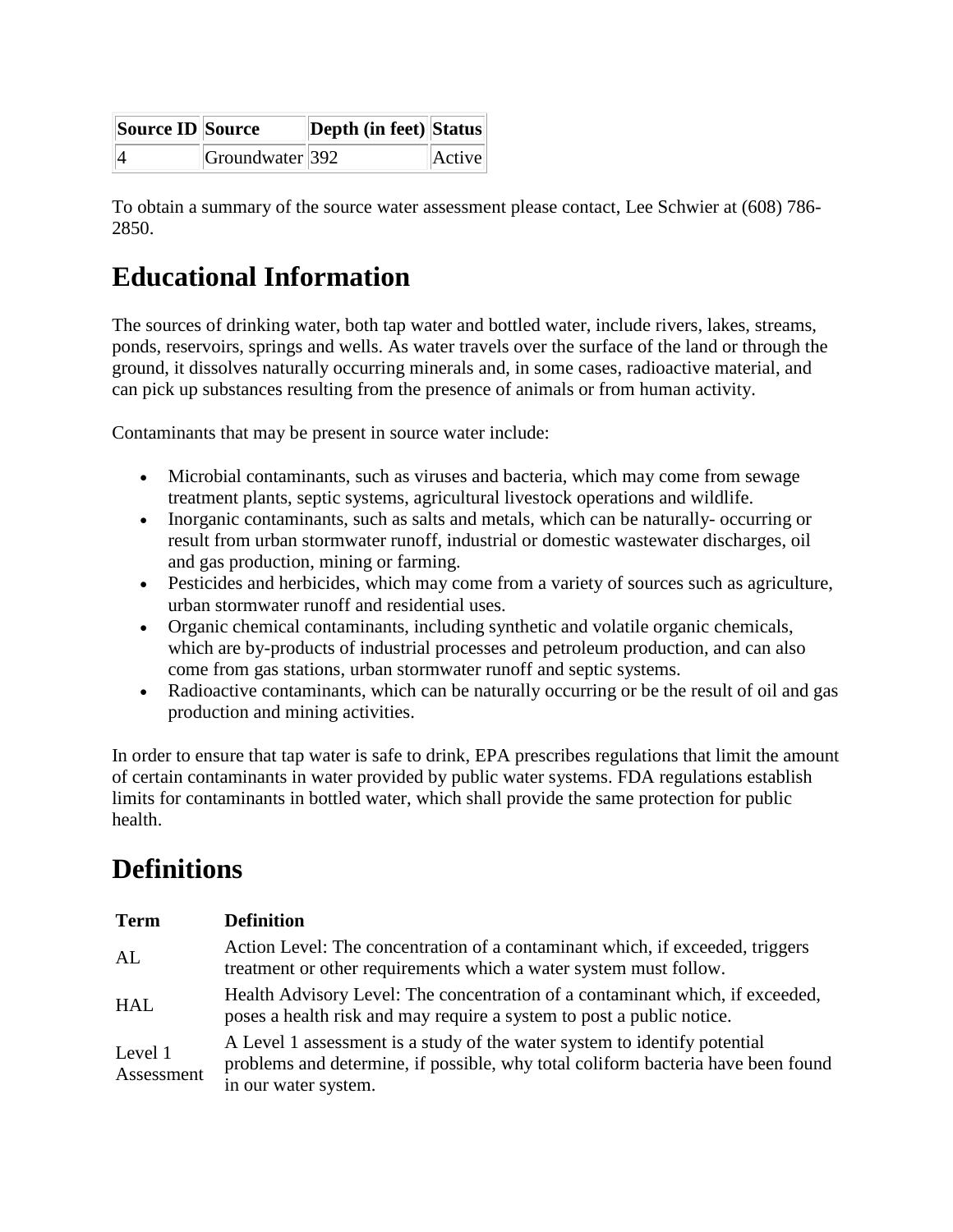| <b>Term</b>           | <b>Definition</b>                                                                                                                                                                                                                                                                   |
|-----------------------|-------------------------------------------------------------------------------------------------------------------------------------------------------------------------------------------------------------------------------------------------------------------------------------|
| Level 2<br>Assessment | A Level 2 assessment is a very detailed study of the water system to identify<br>potential problems and determine, if possible, why an E. coli MCL violation has<br>occurred or why total coliform bacteria have been found in our water system, or<br>both, on multiple occasions. |
| <b>MCL</b>            | Maximum Contaminant Level: The highest level of a contaminant that is allowed<br>in drinking water. MCLs are set as close to the MCLGs as feasible using the best<br>available treatment technology.                                                                                |
| <b>MCLG</b>           | Maximum Contaminant Level Goal: The level of a contaminant in drinking water<br>below which there is no known or expected risk to health. MCLGs allow for a<br>margin of safety.                                                                                                    |
| <b>MFL</b>            | million fibers per liter                                                                                                                                                                                                                                                            |
| <b>MRDL</b>           | Maximum residual disinfectant level: The highest level of a disinfectant allowed<br>in drinking water. There is convincing evidence that addition of a disinfectant is<br>necessary for control of microbial contaminants.                                                          |
| <b>MRDLG</b>          | Maximum residual disinfectant level goal: The level of a drinking water<br>disinfectant below which there is no known or expected risk to health. MRDLGs<br>do not reflect the benefits of the use of disinfectants to control microbial<br>contaminants.                           |
| mrem/year             | millirems per year (a measure of radiation absorbed by the body)                                                                                                                                                                                                                    |
| <b>NTU</b>            | Nephelometric Turbidity Units                                                                                                                                                                                                                                                       |
| pCi/l                 | picocuries per liter (a measure of radioactivity)                                                                                                                                                                                                                                   |
| ppm                   | parts per million, or milligrams per liter (mg/l)                                                                                                                                                                                                                                   |
| ppb                   | parts per billion, or micrograms per liter (ug/l)                                                                                                                                                                                                                                   |
| ppt                   | parts per trillion, or nanograms per liter                                                                                                                                                                                                                                          |
| ppq                   | parts per quadrillion, or picograms per liter                                                                                                                                                                                                                                       |
| <b>SMCL</b>           | Secondary drinking water standards or Secondary Maximum Contaminant Levels<br>for contaminants that affect taste, odor, or appearance of the drinking water. The<br>SMCLs do not represent health standards.                                                                        |
| <b>TCR</b>            | <b>Total Coliform Rule</b>                                                                                                                                                                                                                                                          |
| <b>TT</b>             | Treatment Technique: A required process intended to reduce the level of a<br>contaminant in drinking water.                                                                                                                                                                         |

### **Detected Contaminants**

Your water was tested for many contaminants last year. We are allowed to monitor for some contaminants less frequently than once a year. The following tables list only those contaminants which were detected in your water. If a contaminant was detected last year, it will appear in the following tables without a sample date. If the contaminant was not monitored last year, but was detected within the last 5 years, it will appear in the tables below along with the sample date.

#### **Disinfection Byproducts**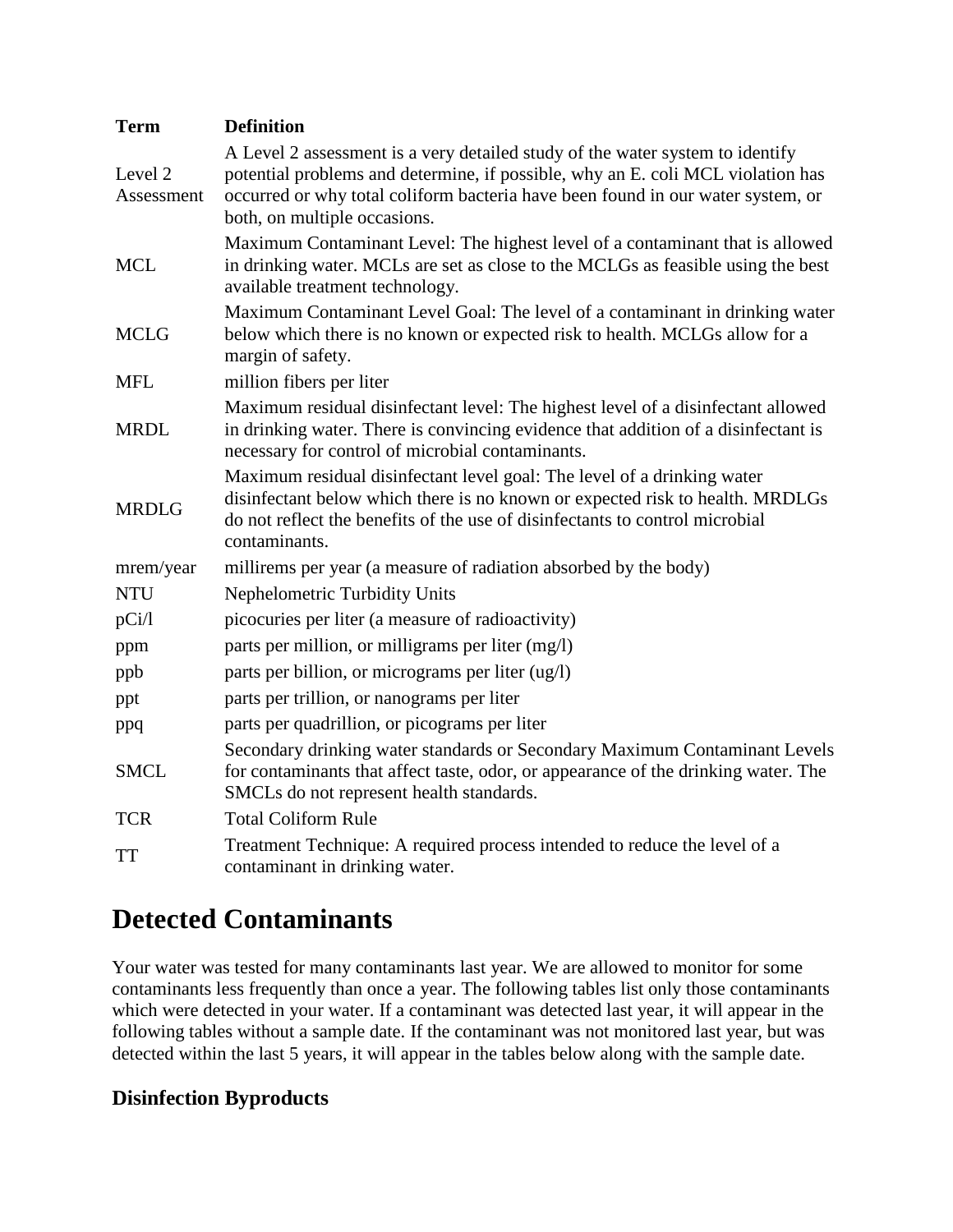| <b>Contaminant</b><br>$ $ (units) |          |    |                | $\ \text{Site}\ $ MCL $\ \text{MCLG}\ _{\text{Found}}^{\text{Lever}}$ | <b>Range</b> | <b>Sample</b><br>Date (if<br>prior to<br>$ 2021\rangle$ | <b>Violation</b>       | Typical Source of<br>Contaminant                |
|-----------------------------------|----------|----|----------------|-----------------------------------------------------------------------|--------------|---------------------------------------------------------|------------------------|-------------------------------------------------|
| $HAAS$ (ppb)                      | D-<br>46 | 60 | 60             |                                                                       |              |                                                         | $\overline{\text{No}}$ | By-product of<br>drinking water<br>chlorination |
| $\ TTHM$ (ppb)                    | D-<br>46 | 80 | $\overline{0}$ | $ 4.3\rangle$                                                         | 4.3          |                                                         | $\overline{\text{No}}$ | By-product of<br>drinking water<br>chlorination |

### **Inorganic Contaminants**

| <b>Contaminant</b><br>(units)     |                 | Site MCL MCLG  | <b>Level</b><br>Found | Range              | <b>Sample</b><br>Date (if<br>prior to<br>2021) | <b>Violation</b>       | <b>Typical Source of</b><br>Contaminant                                                                                                     |
|-----------------------------------|-----------------|----------------|-----------------------|--------------------|------------------------------------------------|------------------------|---------------------------------------------------------------------------------------------------------------------------------------------|
| <b>BARIUM</b><br>(ppm)            | $\overline{c}$  | $\overline{2}$ | 0.024                 | $0.010 -$<br>0.024 | 6/3/2020                                       | $\overline{\text{No}}$ | Discharge of<br>drilling wastes;<br>Discharge from<br>metal refineries;<br>Erosion of natural<br>deposits                                   |
| <b>BERYLLIUM</b><br>TOTAL (ppb)   | 4               | 4              | 0.38                  | $0.00 -$<br>0.38   | 6/3/2020                                       | N <sub>0</sub>         | Discharge from<br>metal refineries and<br>coal-burning<br>factories; Discharge<br>from electrical,<br>aerospace, and<br>defense industries  |
| <b>FLUORIDE</b><br>(ppm)          | $\vert 4 \vert$ | 4              | 0.7                   | $ 0.4 -$<br>0.7    | 6/3/2020                                       | $\overline{\text{No}}$ | Erosion of natural<br>deposits; Water<br>additive which<br>promotes strong<br>teeth; Discharge<br>from fertilizer and<br>aluminum factories |
| <b>NITRATE</b><br>$(N03-N)$ (ppm) | 10              | 10             | 0.01                  | $0.00 -$<br>0.01   |                                                | N <sub>0</sub>         | <b>Runoff</b> from<br>fertilizer use;<br>Leaching from<br>septic tanks,<br>sewage; Erosion of<br>natural deposits                           |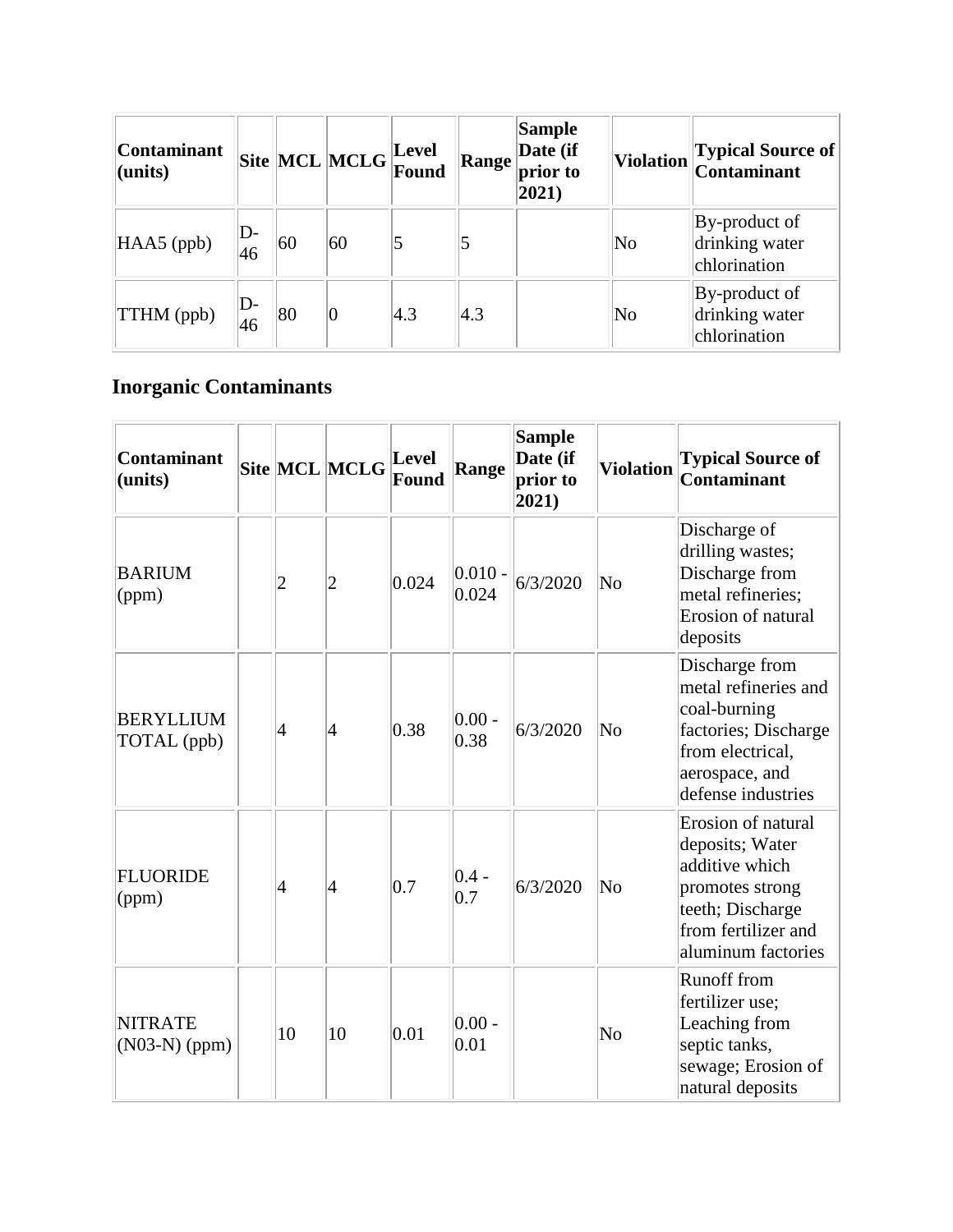| <b>Contaminant</b><br>$ $ (units) |     | $\left \text{Site}\right \!\text{MCL}\right \!\text{MCLG}\right $ | Level<br>Found | <b>Range</b>        | <b>Sample</b><br>Date (if<br>prior to<br>$ 2021\rangle$ | <b>Violation</b> | <b>Typical Source of</b><br><b>Contaminant</b>                                                                    |
|-----------------------------------|-----|-------------------------------------------------------------------|----------------|---------------------|---------------------------------------------------------|------------------|-------------------------------------------------------------------------------------------------------------------|
| <b>NITRITE</b><br>$(NO2-N)$ (ppm) |     |                                                                   | 0.003          | $ 0.000 -$<br>0.003 | 6/3/2020                                                | No               | <b>Runoff</b> from<br>fertilizer use;<br>Leaching from<br>septic tanks,<br>sewage; Erosion of<br>natural deposits |
| <b>SODIUM</b><br>$\gamma$ (ppm)   | n/a | $\ln/a$                                                           | 4.35           | $3.60 -$<br>4.35    | 6/3/2020                                                | No               | $\ln/a$                                                                                                           |

| <b>Contaminant Action</b><br>(units) | <b>Level</b>   | MCLG | 90th<br><b>Percentile</b> $\#$ of<br>Level<br>Found | <b>Results</b>                                                          | <b>Sample</b><br>Date (if<br>prior to<br>$ 2021\rangle$ | <b>Violation</b> | <b>Typical Source</b><br>of Contaminant                                                                                        |
|--------------------------------------|----------------|------|-----------------------------------------------------|-------------------------------------------------------------------------|---------------------------------------------------------|------------------|--------------------------------------------------------------------------------------------------------------------------------|
| <b>COPPER</b><br>(ppm)               | $AL=1.3$   1.3 |      | 0.0817                                              | $\vert 0$ of 20<br>results<br>were<br>labove<br>the<br>action<br>level. | 9/20/2020                                               | No               | Corrosion of<br>household<br>plumbing<br>systems; Erosion<br>of natural<br>deposits;<br>Leaching from<br>wood<br>preservatives |
| $LEAD$ (ppb)                         | $AL=15$        | Ю    | 0.00                                                | 1 of 20<br>results<br>were<br>above<br>the<br>action<br>level.          | 9/20/2020                                               | No               | Corrosion of<br>household<br>plumbing<br>systems; Erosion<br>of natural<br>deposits                                            |

#### **Radioactive Contaminants**

| <b>Contaminant</b><br>$ $ (units)                     |  | $\boxed{\text{Site}}\boxed{\text{MCL}}\boxed{\text{MCLG}}\boxed{\text{Level}}$ |     | <b>Range</b>    | Sample<br>Date (if<br>$\vert$ prior to<br>$ 2021\rangle$ | Violation of | <b>Typical Source</b><br><b>Contaminant</b> |
|-------------------------------------------------------|--|--------------------------------------------------------------------------------|-----|-----------------|----------------------------------------------------------|--------------|---------------------------------------------|
| $\overline{\text{RADIUM}}$ , (226<br>$ +228($ (pCi/l) |  |                                                                                | 2.1 | $ 0.4 -$<br>2.1 | 6/3/2020                                                 | $\rm No$     | Erosion of<br>natural deposits              |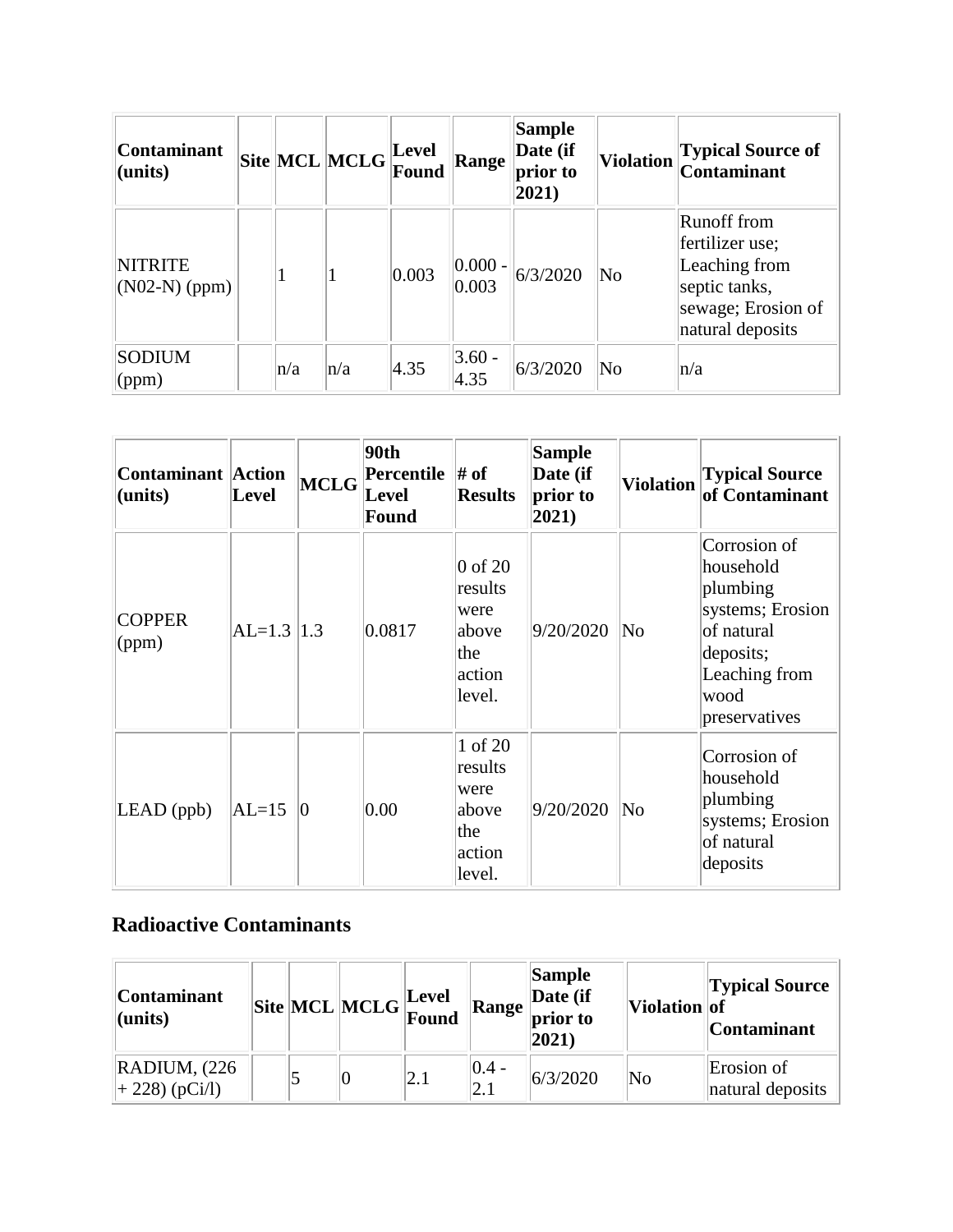| <b>Contaminant</b><br>$l$ (units)                        |         | Site MCL MCLG Eevel |     | Range            | <b>Sample</b><br>Date (if<br>prior to<br>$ 2021\rangle$ | Violation of           | <b>Typical Source</b><br>Contaminant |
|----------------------------------------------------------|---------|---------------------|-----|------------------|---------------------------------------------------------|------------------------|--------------------------------------|
| <b>GROSS</b><br>ALPHA, INCL.<br>$\mathbb{R}$ & U (n/a)   | $\ln/a$ | n/a                 | 0.8 | $ 0.1 -$<br> 0.8 | 6/3/2020                                                | $\overline{\text{No}}$ | Erosion of<br>natural deposits       |
| <b>COMBINED</b><br><b>URANIUM</b><br>$\log$ <sup>1</sup> | 30      | 0                   | 0.0 | $ 0.0 -$<br> 0.0 | 6/3/2020                                                | $\overline{\text{No}}$ | Erosion of<br>natural deposits       |

#### **Contaminants with a Health Advisory Level or a Secondary Maximum Contaminant Level**

The following tables list contaminants which were detected in your water and that have either a Health Advisory Level (HAL) or a Secondary Maximum Contaminant Level (SMCL), or both. There are no violations for detections of contaminants that exceed Health Advisory Levels, Groundwater Standards or Secondary Maximum Contaminant Levels. Secondary Maximum Contaminant Levels are levels that do not present health concerns but may pose aesthetic problems such as objectionable taste, odor, or color. Health Advisory Levels are levels at which concentrations of the contaminant present a health risk.

| <b>Contaminant</b><br>$l$ (units) | <b>Site</b> | <b>SMCL</b><br>(ppm) | <b>HAL</b><br>(ppm) | Level<br>Found | Range              | <b>Sample</b><br>Date (if<br>prior to<br>$ 2021\rangle$ | <b>Typical Source of</b><br><b>Contaminant</b>                          |
|-----------------------------------|-------------|----------------------|---------------------|----------------|--------------------|---------------------------------------------------------|-------------------------------------------------------------------------|
| <b>ALUMINUM</b><br>$\gamma$ (ppm) |             | 0.05                 | 0.2                 | 0.04           | $ 0.00 -$<br> 0.04 | 3/8/2017                                                | Runoff/leaching from<br>natural deposits                                |
| <b>CHLORIDE</b><br>(ppm)          |             | 250                  |                     | 7.26           | $ 4.75 -$<br>7.26  | 3/8/2017                                                | Runoff/leaching from<br>natural deposits, road<br>salt, water softeners |
| <b>IRON</b> (ppm)                 |             | 0.3                  |                     | 0.57           | $ 0.00 -$<br> 0.57 | 3/9/2017                                                | Runoff/leaching from<br>natural deposits,<br>industrial wastes          |
| <b>MANGANESE</b><br>(ppm)         |             | 0.05                 | 0.3                 | 0.06           | $ 0.00 -$<br> 0.06 | 3/9/2017                                                | Leaching from natural<br>deposits                                       |
| ZINC (ppm)                        |             | 5                    |                     | 0.01           | $ 0.00 -$<br> 0.01 | 3/8/2017                                                | Runoff/leaching from<br>natural deposits,<br>industrial wastes          |